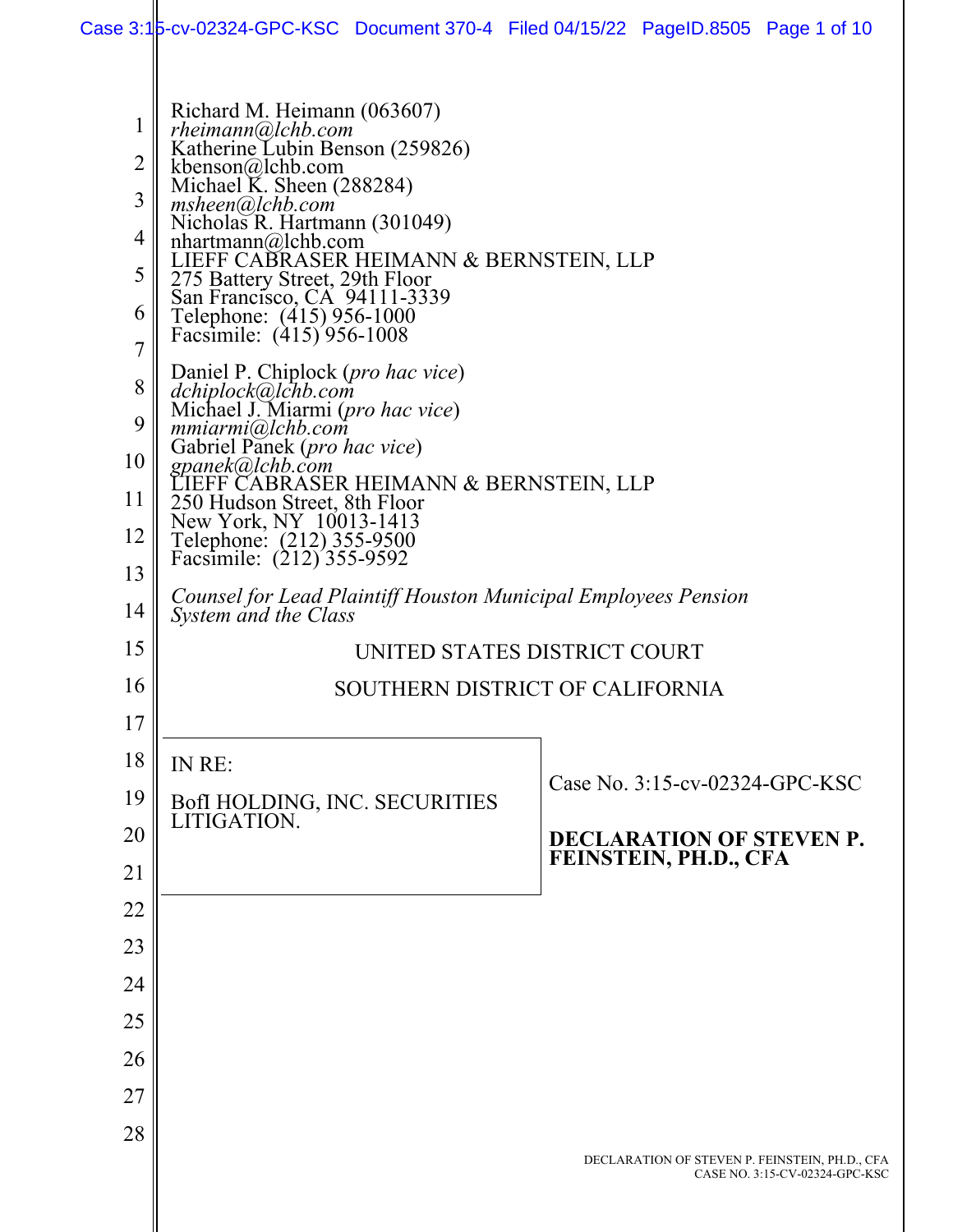I, Steven P. Feinstein, declare as follows:

2 3 4 5 6 1. I submit this declaration based on my personal knowledge, my formal education and training, and my review and assessment of information provided by Class Counsel in the above-captioned action. I make this declaration in support of Lead Plaintiff Houston Municipal Employees Pension System's Motion for Preliminary Approval of Settlement.

7

1

#### **I. Background and Qualifications**

8 9 10 11 12 13 14 15 2. I am an Associate Professor of Finance at Babson College, and the founder and president of Crowninshield Financial Research, Inc., a financial economics consulting firm. I have extensive experience as an expert witness on matters related to securities, investments, derivatives, valuation, and complex business litigation. During my many years as an academic and finance expert, I have successfully applied my award-winning teaching skills to deposition and courtroom testimony.

- 16 17 18 19 20 3. I hold a Ph.D. in Economics from Yale University, a Master of Philosophy degree in Economics from Yale University, a Master of Arts in Economics from Yale University, and a Bachelor of Arts degree in Economics from Pomona College. I also hold the Chartered Financial Analyst ("CFA") designation, granted by the CFA Institute.
- 21

### **II. Background and Scope of Declaration**

22 23 24 25 26 27 4. I understand that in August 2021, the Court certified a Class consisting of all persons and entities that, during the period from September 4, 2013 through October 13, 2015, inclusive, purchased or otherwise acquired shares of the publicly traded common stock of BofI Holding, Inc. ("BofI" or the "Company"), as well as purchasers of BofI call options and sellers of BofI put options, and were damaged thereby. I was retained by Class Counsel to provide a description of the two-trader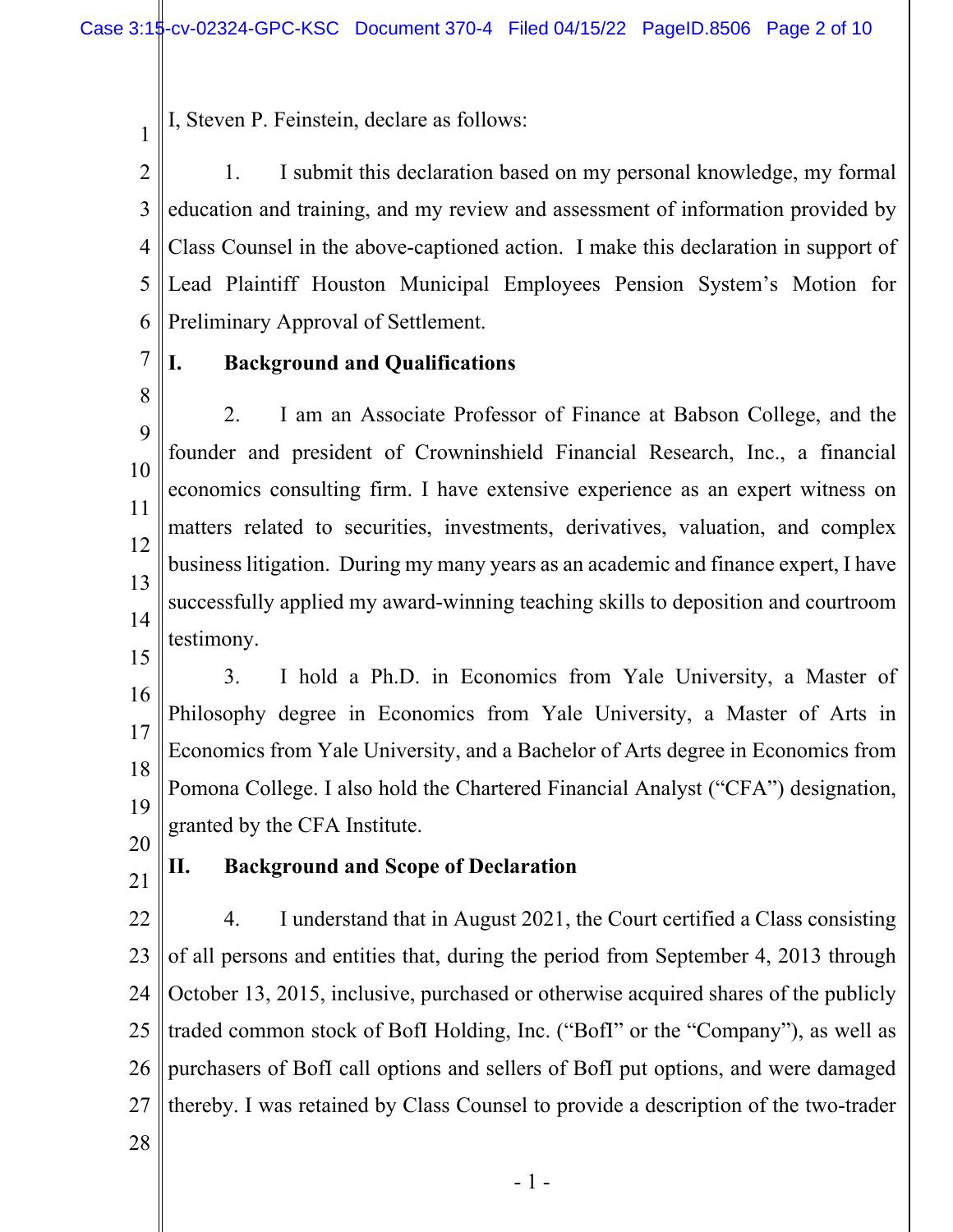1 2 3 4 proportional trading model (the "two-trader model") and how it was used to estimate the aggregate damages for Class Members who purchased BofI common during the Class Period. In addition, I was also asked to provide an estimate of damages for call option contracts purchased or put option contracts written during the Class Period.

5 6 7 8 9 10 5. This declaration is organized below as follows: First, I provide a description of the two-trader model that is commonly used to estimate aggregate damages in class action securities cases. I describe its use in securities litigation and treatment in academia. Second, I explain the computation of damages for Class Members with 10(b) Claims and the use of two-trader model in estimating the aggregate damages for all Class Members who purchased BofI common stock.

11

## **III. The Two-Trader Model**

12 13 14 6. The two-trader model estimates the requisite purchase and sale dates for all shares of common stock traded during a period of time, and is commonly used to provide estimates of aggregate damages in securities cases.

15

16 17 18 19 7. The two-trader model recognizes that most stock trading volume is attributable to a relatively small subset of traders, while the remaining investors tend to have longer holding periods. Accordingly, market participants are divided into two groups – "traders," who trade frequently, and "holders," who trade less frequently.

20 21 22 23 8. The model employs parameter estimates for the percentages of outstanding shares held by each of the two groups, and the greater frequency of "trader" trades relative to "holder" trades.

24 25 26 27 9. The model then uses reported trading volume to estimate when shares purchased were subsequently sold. Essentially, the model estimates the probability of any particular share being traded on a particular day. It applies this probability to estimate the number of shares purchased on each prior day that are re-traded on each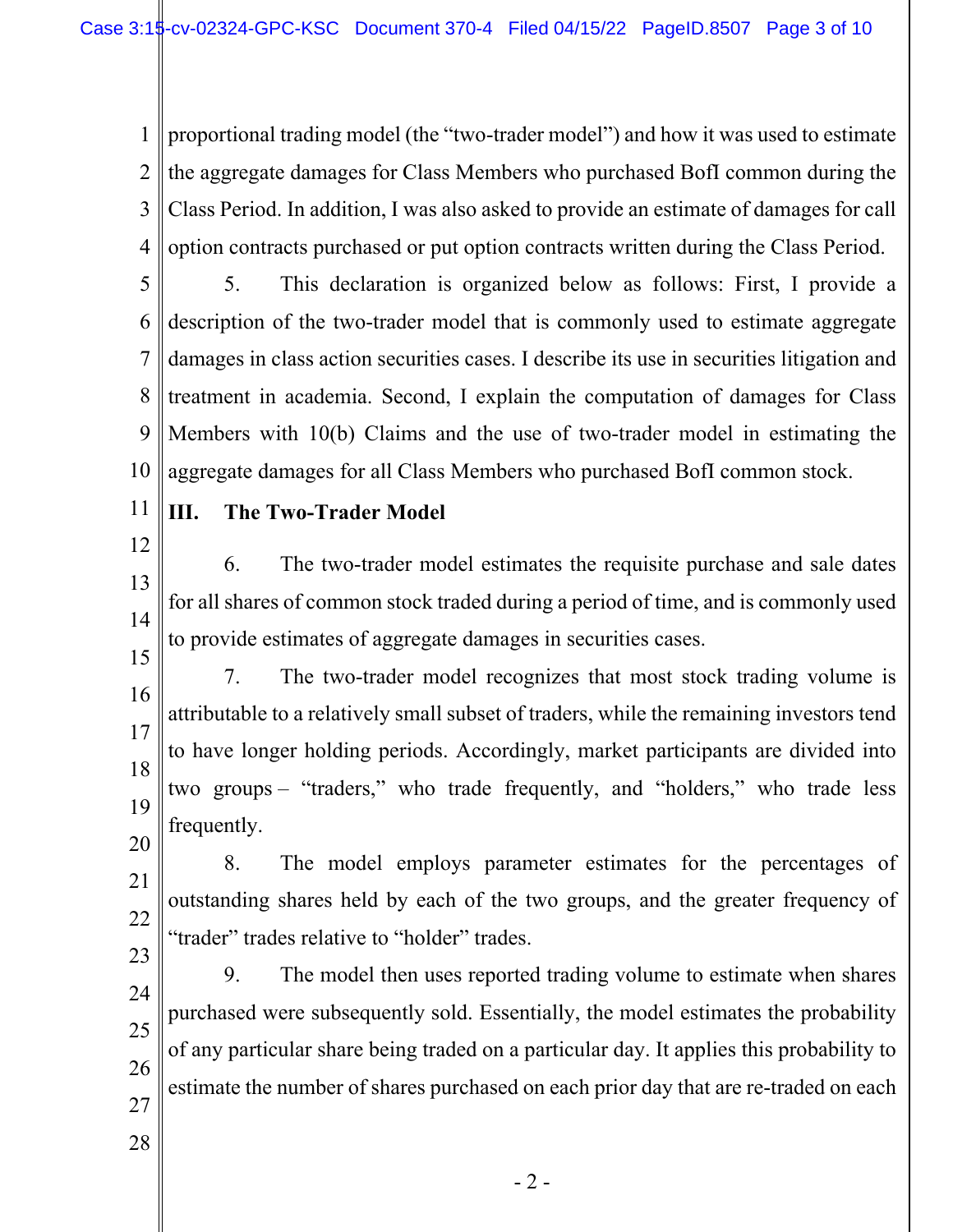1 2 respective subsequent day. The model's construction and operation are further explained below.

3

4

# **A. Published Literature and Wide Use of Two-Trader Model**

5 6 7 8  $\overline{Q}$ 10 10. A proportional trading model, such as the two-trader model I used, is a "representative agent" model, which is a generally accepted model in finance and economic research. There are a multitude of seminal articles based on representative agent models. The groundbreaking article by Nobel Prize winner Robert E. Lucas, "Asset Prices in an Exchange Economy," published in the leading journal Econometrica [November 1978],<sup>1</sup> is but one such example that demonstrates the profession's acceptance of such models.

11 12

11. The basic one-trader and two-trader proportional trading models are presented in the Litigation Services Handbook, 6th edition.2

13 14 15 16 12. In my experience I have observed that the two-trader model and its variants are widely used both by plaintiff and defense experts for calculating aggregate damages in the course of litigation, in settlement discussions, and for drafting plans of allocation subsequent to settlement.

17 18 19 20 13. Published peer-reviewed research, including my co-authored article, Feinstein, Hu, Marcus and Ali  $[2013]$ ,<sup>3</sup> shows that the two-trader model provides a conservative estimate of damages in securities litigation cases.

- 23 <sup>1</sup> "Asset Prices in an Exchange Economy," by Robert E. Lucas, Jr., *Econometrica*, November 1978.
- 24 25 <sup>2</sup> "Federal Securities Acts and Areas of Expert Analysis," by Nicholas Crew, et al., Chapter 27 of the Litigation Services Handbook: The Role of the Financial Expert, 6th ed., edited by Roman Weil, et al., John Wiley & S
- 26 27 3 "Underestimation of Securities Fraud Aggregate Damages Due to Inter-Fund Trades," by Steven Feinstein, Gang Hu, Mark Marcus, and Zann Ali, *Journal of Forensic Economics*, Vol. 24, No. 2, Sept. 2013, p.161-173.
- 28

21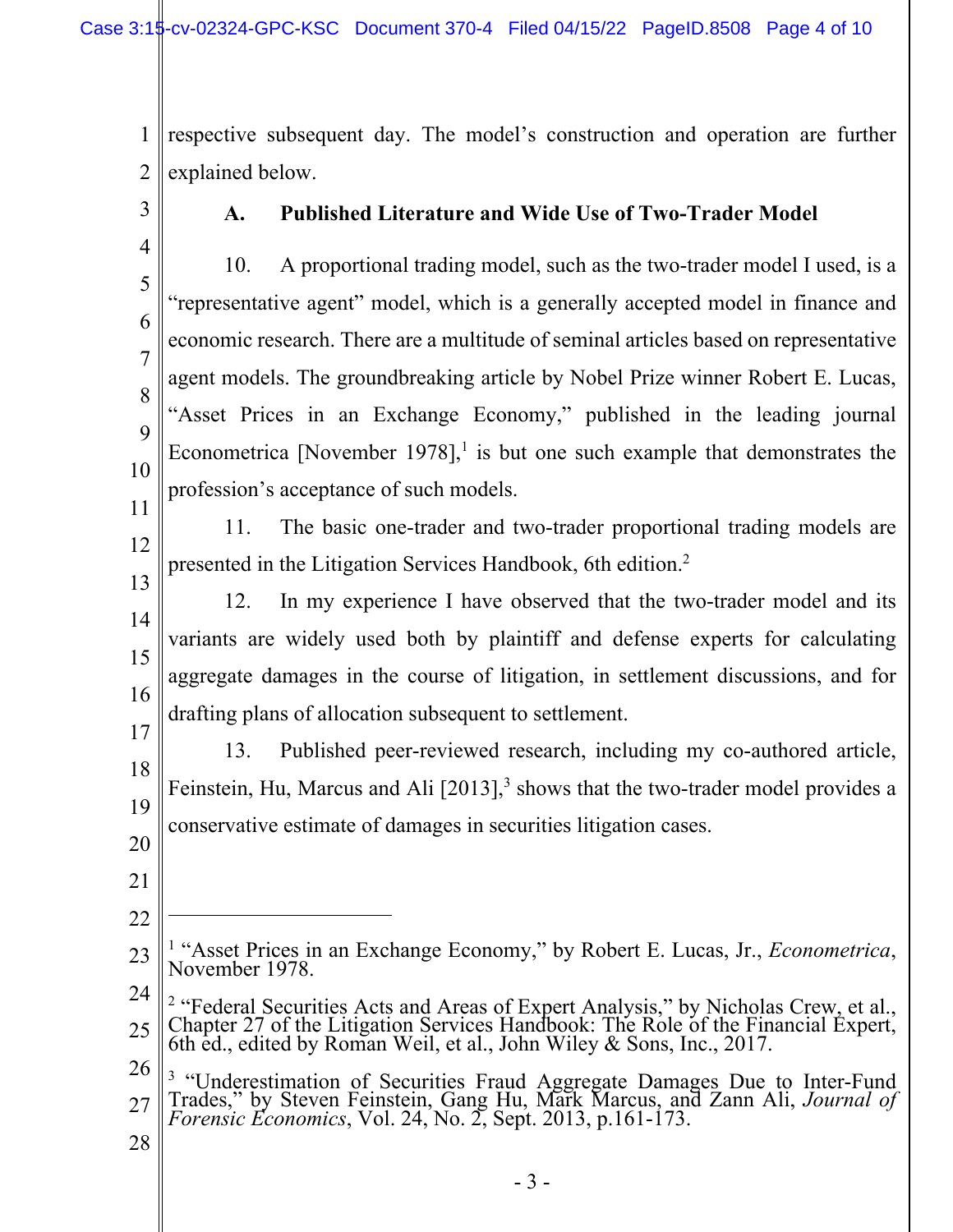| 1  | Other published studies, such as Cone and Laurence [1994] <sup>4</sup> and<br>14.                                                                                                                                |  |  |
|----|------------------------------------------------------------------------------------------------------------------------------------------------------------------------------------------------------------------|--|--|
| 2  | Furbush and Smith $[1994]$ , <sup>5</sup> have examined the model's use in securities litigation                                                                                                                 |  |  |
| 3  | and have shown that two-trader models are more conservative and more accurate in                                                                                                                                 |  |  |
| 4  | estimating damages than are one- or single-trader proportional trading models.                                                                                                                                   |  |  |
| 5  | Finnerty and Pushner $[2003]$ <sup>6</sup> and Barclay and Torchio $[2001]$ <sup>7</sup> are two<br>15.                                                                                                          |  |  |
| 6  | more examples of published research on the model and its variants.                                                                                                                                               |  |  |
| 7  | Bassin [2000] <sup>8</sup> and Beaver, Malernee, and Keeley [1997] <sup>9</sup> empirically<br>16.                                                                                                               |  |  |
| 8  | tested two-trader models. Bassin and Beaver, et al., used actual trading records to                                                                                                                              |  |  |
| 9  | calibrate the parameters of two-trader models. I utilized the modeling and parameter                                                                                                                             |  |  |
| 10 | estimates presented in the Beaver, et al. model, which is widely used both by plaintiff                                                                                                                          |  |  |
| 11 | and defense experts to estimate aggregate damages.                                                                                                                                                               |  |  |
| 12 | IV.<br><b>Estimate of Aggregate Damages for Class Members Who<br/>Purchased Boff Common Stock</b>                                                                                                                |  |  |
| 13 |                                                                                                                                                                                                                  |  |  |
| 14 | To quantify per share damages for Class Members, I ran a regression<br>17.                                                                                                                                       |  |  |
| 15 | on daily returns covering the full Class Period, September 4, 2013 through October                                                                                                                               |  |  |
| 16 |                                                                                                                                                                                                                  |  |  |
| 17 | <sup>4</sup> "How Accurate Are Estimates of Aggregate Damages in Securities Fraud Cases?," by Kenneth R. Cone and James E. Laurence, <i>Business Law</i> , 1994.                                                 |  |  |
| 18 |                                                                                                                                                                                                                  |  |  |
| 19 | <sup>5</sup> "Estimating the Number of Damaged Shares in Securities Fraud Litigation: An<br>Introduction to Stock Trading Models," by Dean Furbush and Jeffrey W. Smith,                                         |  |  |
| 20 | <i>Business Law</i> , 1994.                                                                                                                                                                                      |  |  |
| 21 | <sup>6</sup> "An Improved Two-Trader Model for Measuring Damages in Securities Fraud<br>Class Actions," by John Finnerty and George Pushner, Stanford Journal of Law,<br><i>Business and Finance</i> , 2003.     |  |  |
| 22 |                                                                                                                                                                                                                  |  |  |
| 23 | <sup>7</sup> "A Comparison of Trading Models Used for Calculating Aggregate Damages in<br>Securities Litigation," by Michael Barclay and Frank C. Torchio, $Law \&$<br>Contemporary Problems, 2001.              |  |  |
| 24 |                                                                                                                                                                                                                  |  |  |
| 25 | <sup>8</sup> "A Two Trader Population Share Retention Model for Estimating Damages in<br>Shareholder Class Action Litigations," by William M. Bassin, Stanford Journal of<br><i>Business and Finance</i> , 2000. |  |  |
| 26 |                                                                                                                                                                                                                  |  |  |
| 27 | <sup>9</sup> Stock Trading Behavior and Damage Estimation in Securities Cases, by William<br>H. Beaver, James K. Malernee, and Michael C. Keeley, Cornerstone Research, 1997.                                    |  |  |
| 28 |                                                                                                                                                                                                                  |  |  |
|    | - 4 -                                                                                                                                                                                                            |  |  |

║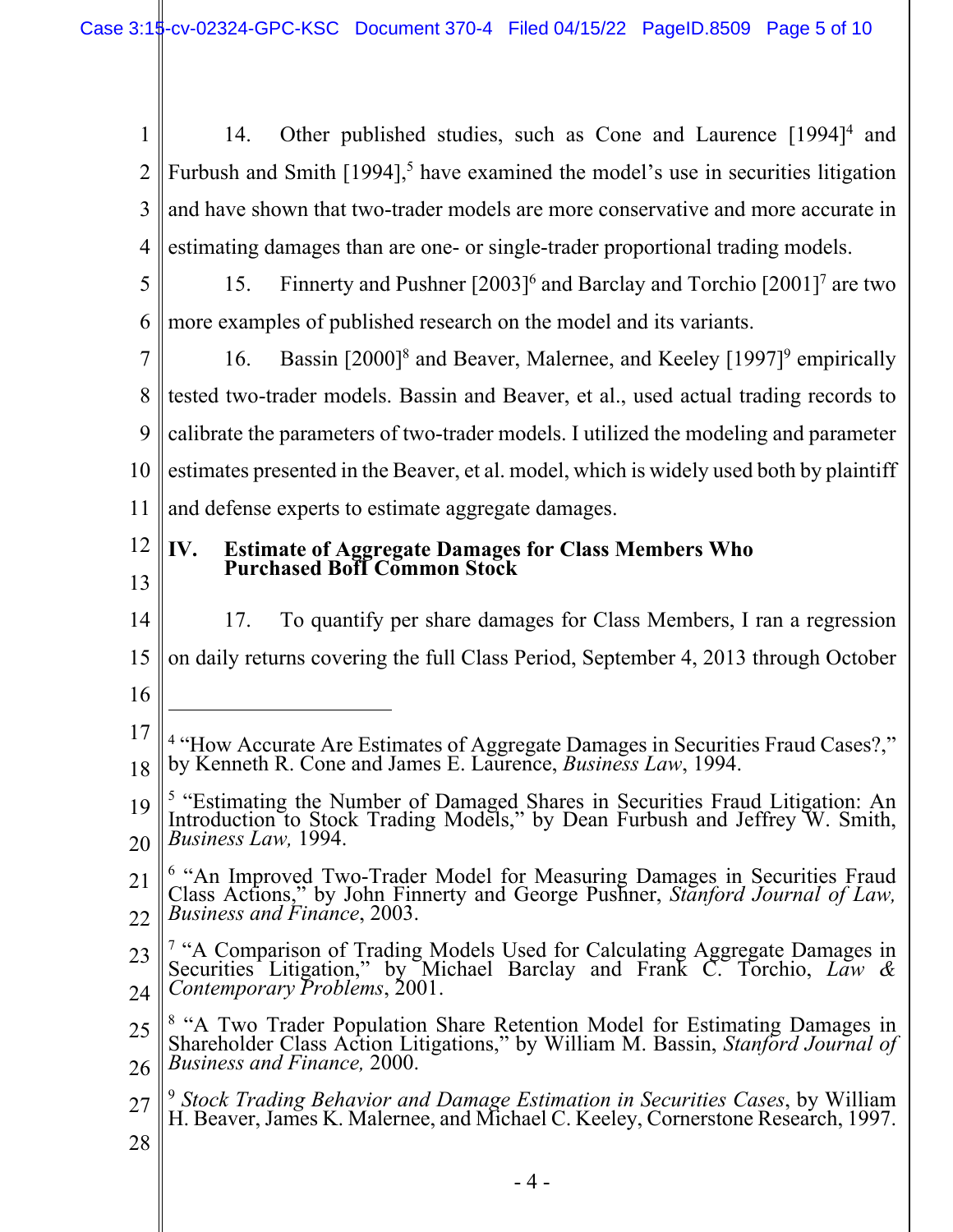1 2 3 4 13, 2015,<sup>10</sup> to determine how the price of BofI stock typically behaved in relation to the overall market<sup>11</sup> and its industry sector.<sup>12</sup> I then used the regression model to determine how much of the actual return on October 14, 2015 was explained by market and sector effects.

5 6 7 8 9 10 11 18. For the October 14, 2015 event date, I computed the explained portion of BofI's stock return by adding i) the estimated regression intercept term, ii) the event day's Market Index return multiplied by the Market Index coefficient estimated by the respective regression, and iii) the event day's Sector Index return multiplied by the Sector Index coefficient estimated by the respective regression. I then computed the residual return on October 14, 2015 by subtracting the explained return from the actual return.

- 12 13 14 15 16 17 18 19 19. On October 14, 2015, the price of BofI stock fell 35.94% (on a logarithmic return basis). The Market Index return that day was -0.43%, and the Sector Index return was -2.89%. Based on the regression model, the explained return of the stock was -2.49%. The difference between the actual return of -35.94% and the explained return of -2.49% is a statistically significant residual decline of -33.45%, equivalent to a residual loss of \$40.37 per share. This residual return is associated with a *t*-statistic of -17.99, which is statistically significant at the 99% confidence level. The statistical significance of the residual return indicates that the
- 20

21

<sup>22</sup>  $10$  I used dummy variables to control for potentially abnormal returns on earnings announcement event dates during the Class Period.

<sup>23</sup> 24 25 <sup>11</sup> I used the CRSP NYSE/AMEX/NASDAQ/ARCA Market Index (the "Market Index"), which is a generally accepted and widely used measure of the overall stock market performance. The Market Index appropriately incorporates payment of dividends by the constituent companies.

<sup>26</sup> 27 <sup>12</sup> For the sector factor, I used the same index that BofI identified as representative of its sector. In its proxy statements filed during the Class Period, BofI compared the performance of its stock to the ABAQ NASDAQ Community Bank Index (the "Sector Index").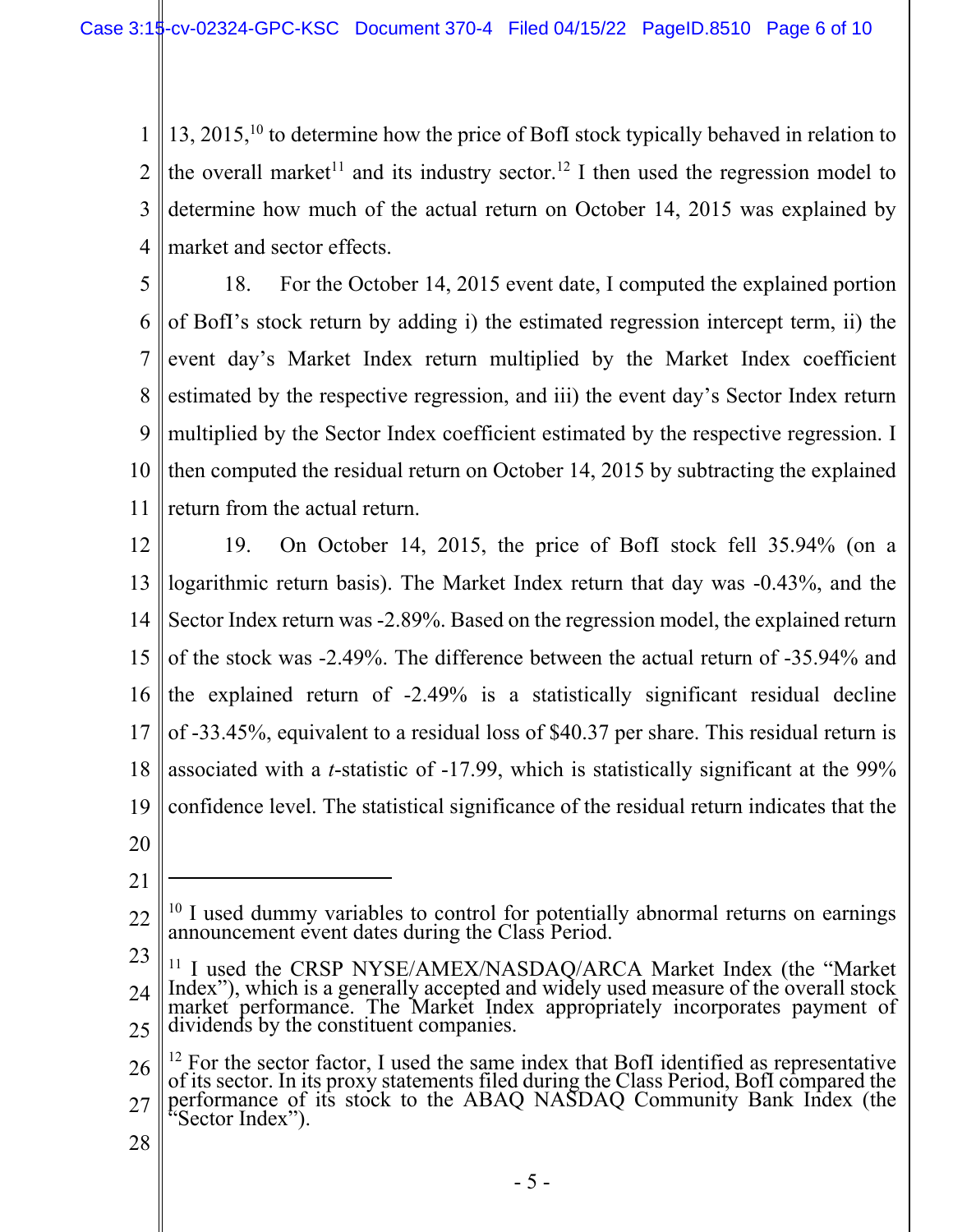1 2 large stock price decline that day was not caused by random volatility. The regression excluded market-wide and sector effects.

3 4 5 6 7 20. For the Plan of Allocation, I used the two-trader model to estimate how many shares of BofI common stock were bought on each day of the Class Period, and to estimate if and when those same shares were subsequently sold. These estimated trade quantities were then multiplied by the per share damages corresponding to the respective buy and sell dates to determine aggregate damages.

8 9 10 11 12 13 21. Utilizing the modeling and parameter estimates presented in the Beaver, et al., model, I assumed that 15.3% of outstanding shares were held by "traders" (that is, investors with high trading frequency) and the remaining 84.7% were held by "holders" (that is, investors with low trading frequency). Also based on their study, I assumed that a trader's share is 29 times more likely to be traded than is a holder's share.

14 15 16 22. BofI common stock was listed and traded on the NASDAQ under the symbol BOFI. I used the daily trading volume data for BofI common stock and daily closing prices obtained from the Center for Research in Security Prices ("CRSP").

17 18 19 23. I removed from the published trading volume data the trades that constituted only facilitation by market makers of trading among investors, which therefore were not ultimate trades between investors.

20 21 22 23 24. Tradable float for the Company was calculated by adding short interest to total shares outstanding and then reducing this amount by insider holdings and by the shares that the institutional holdings data indicated were held by institutions throughout the Class Period and were therefore not traded.<sup>13</sup>

- 24
- 25

26 27  $13$  I also ran the two-trader model without adjusting for shares held by institutions.<br>That is, there was no reduction to tradable float for shares reportedly held by institutions.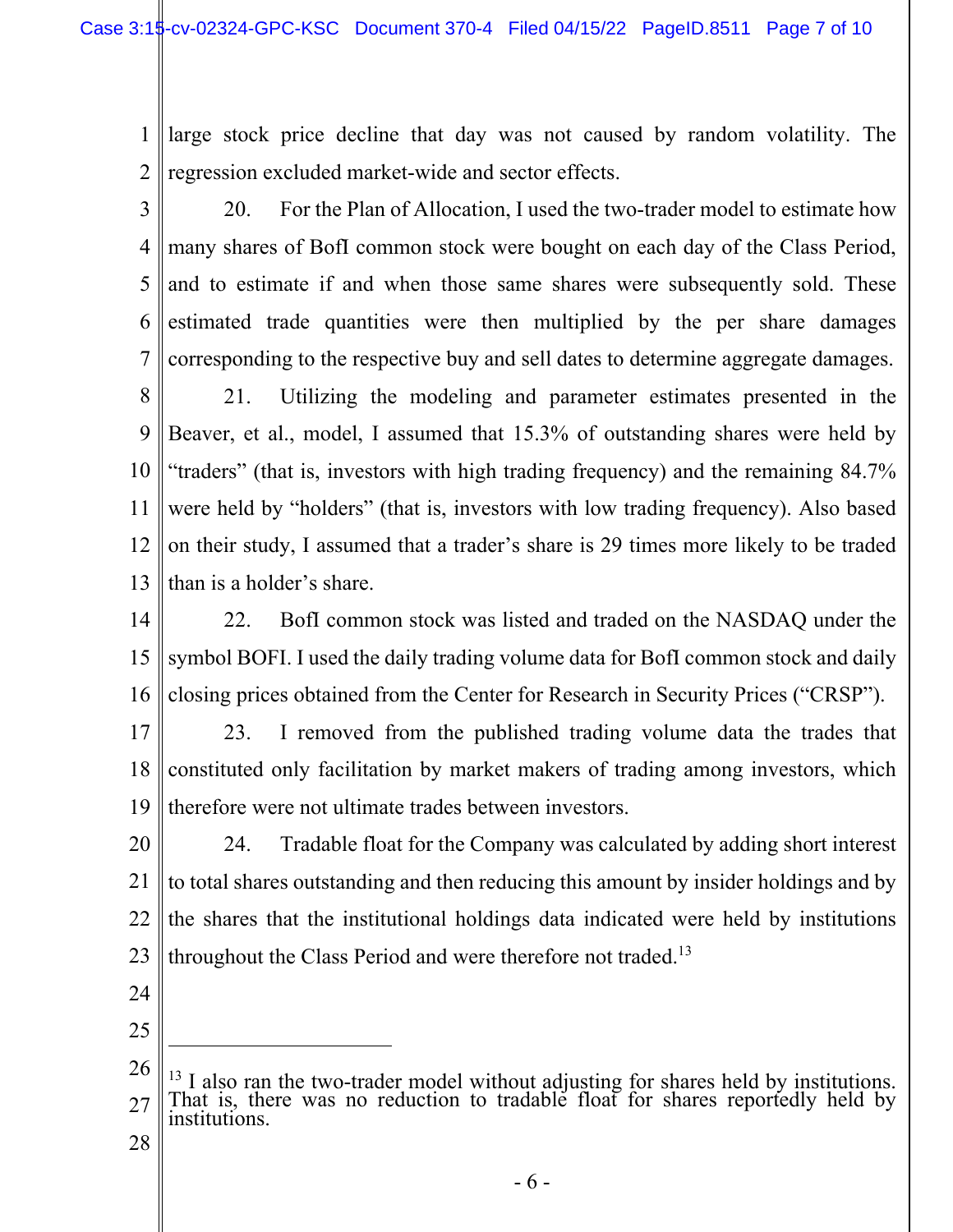1 2 3 4 25. The tradable float for BofI was divided into shares owned by traders and shares owned by holders using the Beaver, et al., model parameters. As shares outstanding changed, the number of shares owned by each group was adjusted using the same percentages.

5 6 7 8 26. For each date during the Class Period and 90-day lookback period, the number of shares traded by each group is estimated using daily volume, the portion of float held by holders, the portion of float held by traders, and the probabilities that traders and holders will trade, or re-trade, shares.

9 10 11 12 13 14 15 27. For each trading day, the probability of any particular holder's share being traded, or re-traded, is estimated by dividing volume by shares held in float, adjusting the portion of tradeable float held by traders by the greater likelihood of traders to trade their shares relative to holders. The probability of any particular trader's share being traded, or re-traded, is estimated as the probability of a holder's share being traded multiplied by the likelihood of traders to trade their shares relative to holders.

16 17 18 19 28. Using these estimated probabilities for each day in the Class Period, the model indicates when previously purchased shares were likely later sold. The model also indicates the quantities of shares still held at the end of the 90-day look-back period.

20 21 22 23 29. Estimated using the two-trader model, total damages suffered by BofI common stock investors ranged between \$116.6 million and \$139.8 million, and damaged shares ranged between 4.7 million and 5.9 million. These damage figures are exclusive of prejudgment interest.

24

# **V. Estimating the Potential Damages For Option Investors**

25 26 27 28 30. Counsel also asked me to provide an estimate of options aggregate damages to assess the approximate level of options damages relative to common stock aggregate damages. While the option damage estimate methodology is

- 7 -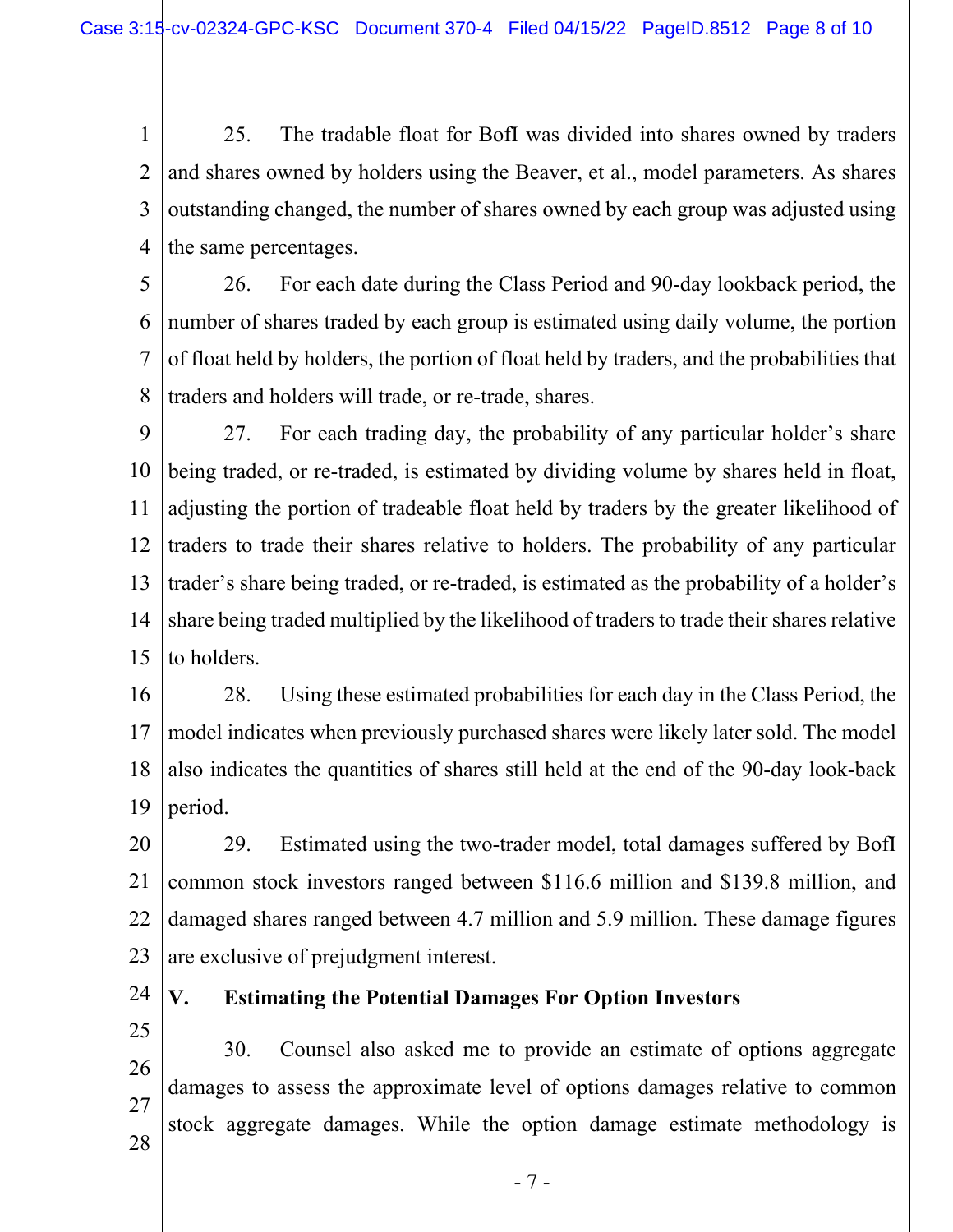1 2 comparable to the Recognized Loss calculation outlined in the Plan of Allocation, due to data limitations it is not exactly equivalent.

3

4 5 6 7 8 9 10 31. Counsel provided me with historical end of day option data from IVolatility. Damages were estimated for each call and put option contract that had open interest on October 13, 2015, the date preceding the corrective disclosure. For each call (put) option with open interest on October 13, 2015, it was assumed that this option was bought (sold) on October 13, 2015, and subsequently sold (repurchased) on October 14, 2015. Damages for each contract were computed equal to the estimate of what would have been the change in value of the contract on the initial purchase (sale) date for call (put) options, had there been full disclosure.

11 12 13 14 15 16 17 18 19 20 21 32. For each option with open interest, that option was revalued using the Black-Scholes option pricing formula, where the BofI stock price of \$142.00 on October 13, 2015 was replaced with the but-for stock price of \$101.63 (equal to the \$142.00 closing price on October 13, 2015, less the \$40.37 in artificial inflation in BofI common stock that day). This computation returned the but-for option price. Damages for call options, on a per share basis, were computed as the difference between the price paid for the option and the but-for option price. Damages for put options, on a per share basis, were computed as the difference between the price received for the option and the but-for option price. Each of the per share damage numbers were multiplied by 100 (the number of shares represented by one contract), to compute the per-contract damage estimate.

22 23 24 25 26 33. At the close of trading on October 13, 2015, BofI call option contracts had total open interest of 5,661 and BofI put option contracts had total open interest of 20,316. Using this methodology, damages for BofI call option investors is \$10.9 million and total damages for BofI put option investors is \$7.8 million. In sum, damages to BofI option holders is estimated to be \$18.7 million.

- 27
- 28